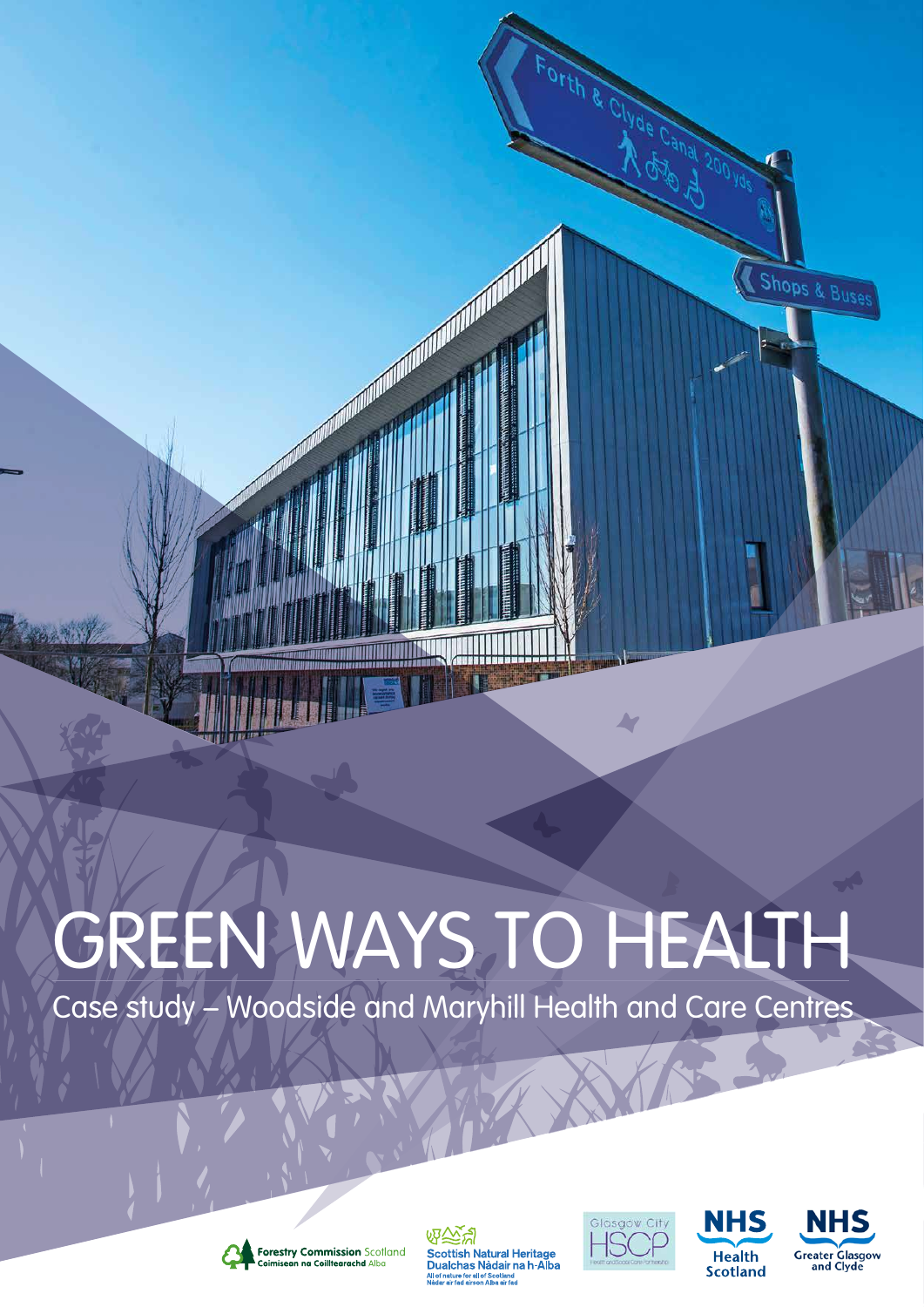### The **GREEN EXERCISE PARTNERSHIP** is a

joint venture between Forestry Commission Scotland, Scottish Natural Heritage and Health Scotland (the health improvement board of the National Health Service in Scotland). The Partnership aims to build links between the health and environment sectors, following growing evidence that public health can be improved by getting people engaged with the natural environment. Through its 'Greening the NHS Estate' programme, the Partnership aims to establish at least one project in each of the eleven mainland Area Health Boards to show the health benefits that flow from positive investment in and management of the NHS estate – the greenspace around hospitals and healthcare centres.



Green environments are healthy environments. Again and again, healthcare research shows a positive relationship between high quality green space, general and mental health, and a reduction in health inequalities.

The outdoor estate around NHS properties has a lot of potential to promote better health for staff, patients, visitors and the wider community, but could be used far more effectively. The challenge is how to deliver a Health Promoting Health Service consistently across the NHS outdoor estate when there are lots of competing pressures and project teams can see the concept as a low priority.

Within NHS Greater Glasgow and Clyde Health Board, new Health and Care Centres (H&CCs) are being developed at Woodside, Maryhill, Possilpark, Eastwood, Pollokshields and Gorbals. They are funded through Hub West Scotland, a partnership between the public and private sector introduced by the Scottish Government as the main vehicle for funding capital projects. GEP funding has enabled enhanced landscape settings at Possilpark (see separate case study), Woodside and Eastwood, and supported the design of a therapeutic courtyard and walking links to the nearby canal at Maryhill.

The west of Scotland has profound health challenges. Among patients using both Woodside and Maryhill centres, over half live in areas rated as among the most deprived neighbourhoods in Scotland. The development of the new centres aims to demonstrate in a tangible, high profile way NHS Greater Glasgow and Clyde's commitment to working in partnership to tackle health inequalities, improve health, and contribute to social regeneration in areas of deprivation.

**"If staff are to encourage service users to have healthier lifestyles, it's helpful if they appreciate for themselves the impact arts and the environment can have on health and wellbeing. They need to be aware of local green space, use it themselves, and encourage their patients to enjoy it."**

> **Julie Gordon Health Improvement North West Glasgow City Community Health & Care Partnership**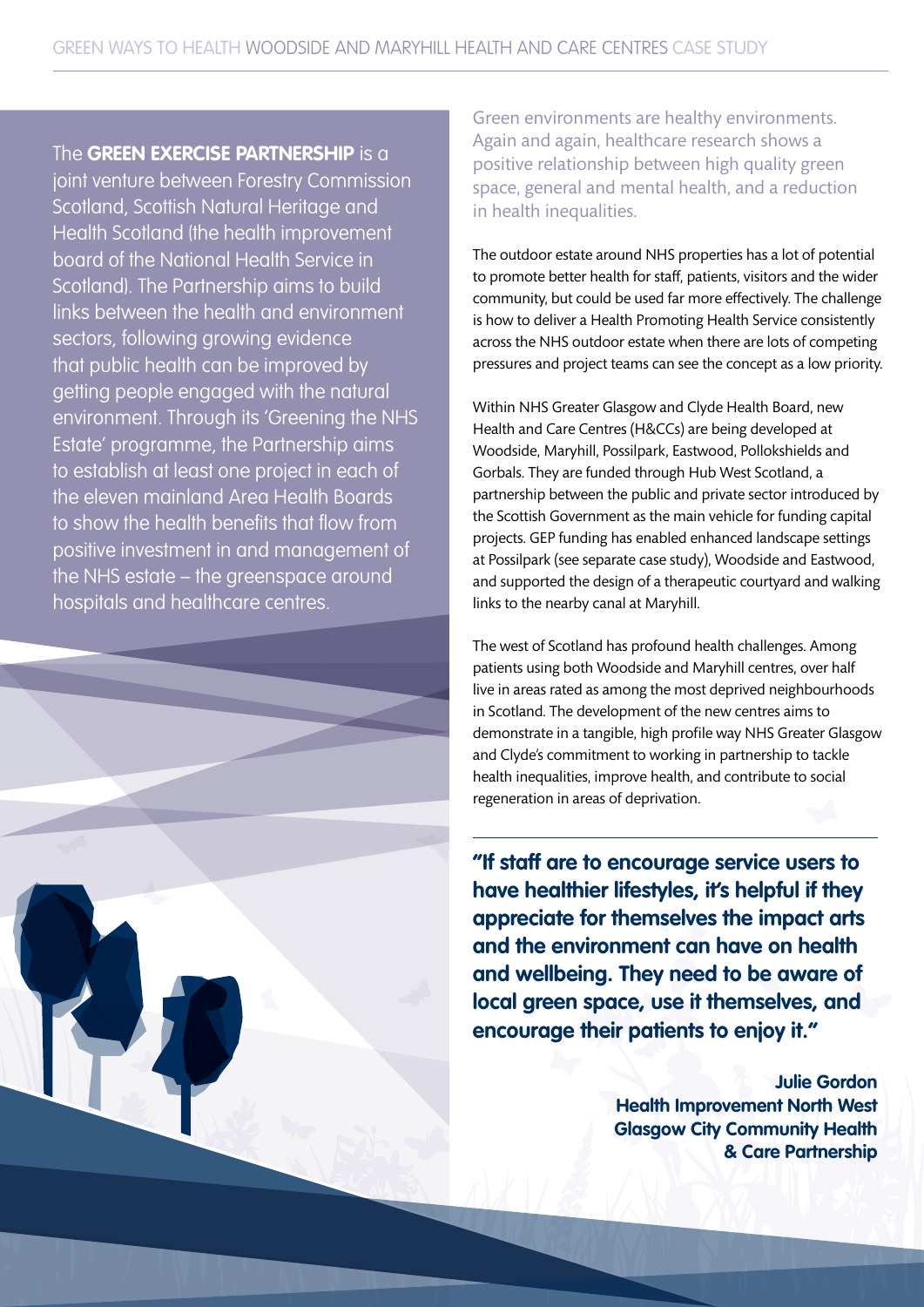### DESIGNING FOR HEALTH

The Woodside Health and Care Centre, due for completion in 2017, will occupy a constrained, high density urban site. Finding ways to connect the impressive new building to the local green space, the adjacent canal and the community has been a major challenge. GEP funding has enabled enhancements to the centre's landscape setting, as well as links to the canal. The aim was to make an impact on the surrounding environment, and maximise opportunities to encourage green connections and physical activity – all helping to deliver a Health Promoting Health Service.



The site for the Woodside centre is hemmed in by buildings, but greenspace and the canal are just across the road.

All the new H&CCs have an Arts and Environment group that engages with centre staff, patients and the local community on ideas for the setting and appearance of the new centres. At Woodside, this engagement involved researchers from the University of the Highlands and Islands, and helped to shape the design of the walking routes and signposting from the centre.

At Maryhill, consultation work included an open comments book to gather ideas from current health centre users and staff.



The canal close to the Woodside centre offers an attractive route for walking and jogging, and is next to a Local Nature Reserve.

Proposals for under-lighting of the trees planted along the street, and the idea of strengthening links to the canal to encourage walking, emerged from this process.

The GEP funding at Maryhill also supported the work of ERZ landscape consultants, who looked at how to meet clinical needs in creative ways. The result is a plan for a therapeutic garden that includes a bridge: an attractive feature, but also a practical tool for physiotherapists helping patients with rehabilitation and recovery.

**"Pushing the boundaries of a project is really important, going the extra mile, aspiring to the best environment possible for local community and staff, and encouraging voices promoting this to counterbalance all the voices focused on purely clinical need."**

> **Jackie Sands Health Improvement Arts Co-ordinator NHS Greater Glasgow and Clyde**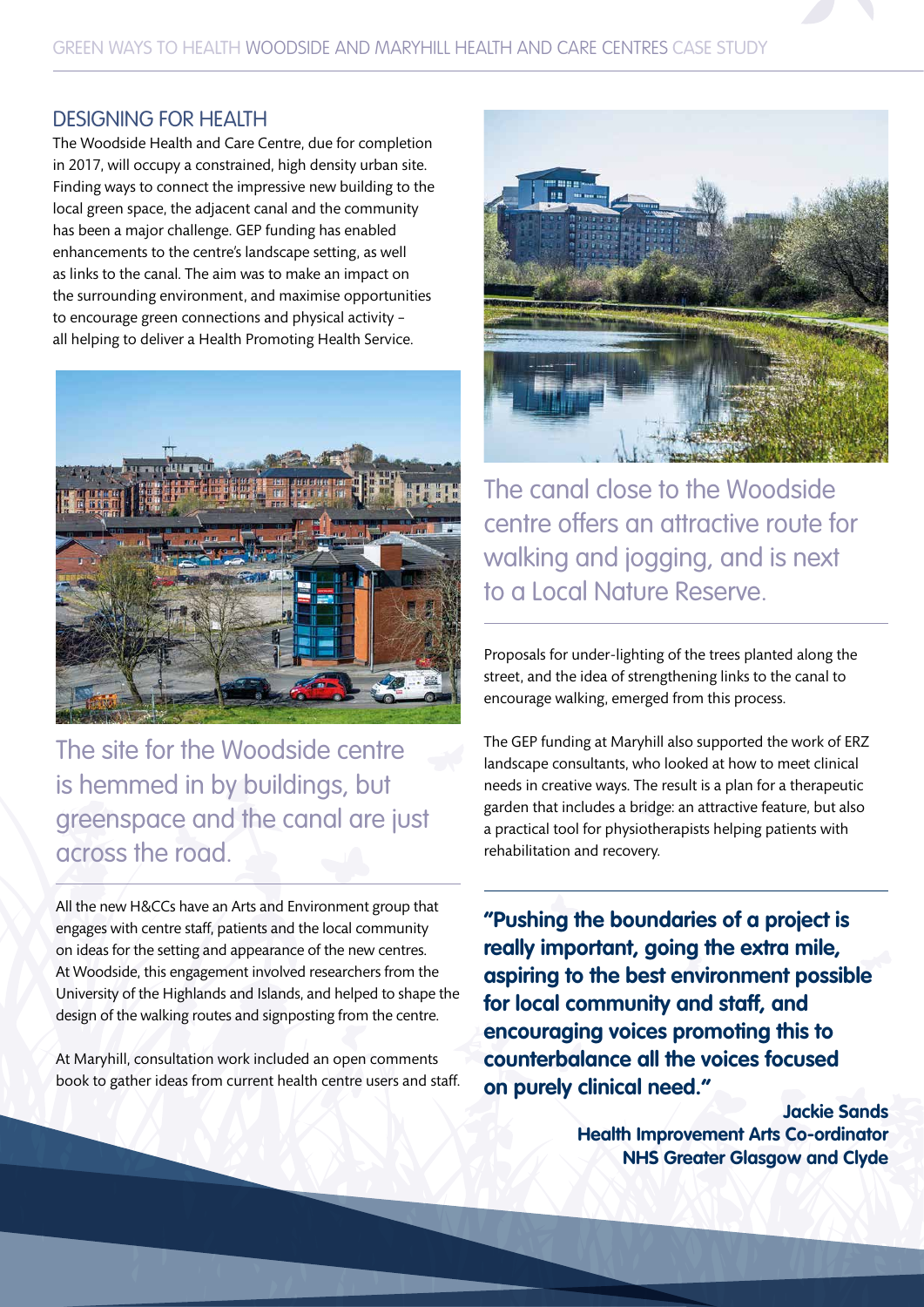

Lighting like this will turn trees next to the Maryhill centre into night time as well as day time features.



Creative waymarking and events will encourage people to explore the canal, which offers easy access to green space close to the Maryhill Health and Care Centre.

### COMMUNITY BENEFITS

Many different parties came together to develop the arts and environment strategy for the Woodside H&CC, and the process has created strong links between them. They included representatives from the Queens Cross Housing Association, the Community Council, local schools, Scottish Canals, local environment groups such as the Friends of Possilpark, and staff from universities and museums. The result is a sense of shared ownership of the new centre, and awareness that health is something everyone can promote and enable.

The strategy focuses on offering and encouraging direct access to the nearby Forth and Clyde canal. Way-finding art commissions will create physical and conceptual connections to the canal and neighbouring green space, which is part of a Local Nature Reserve.

**"If we don't provide opportunities for people to live a healthier lifestyle, then it is really difficult to ask people to work at living more healthily. It usually costs money to go and find somewhere attractive to be outdoors. One way to champion equal access to good health is to provide a good environment within and outside the centre itself."**

> **May Simpson Community Engagement North West Glasgow City Community Health & Care Partnership**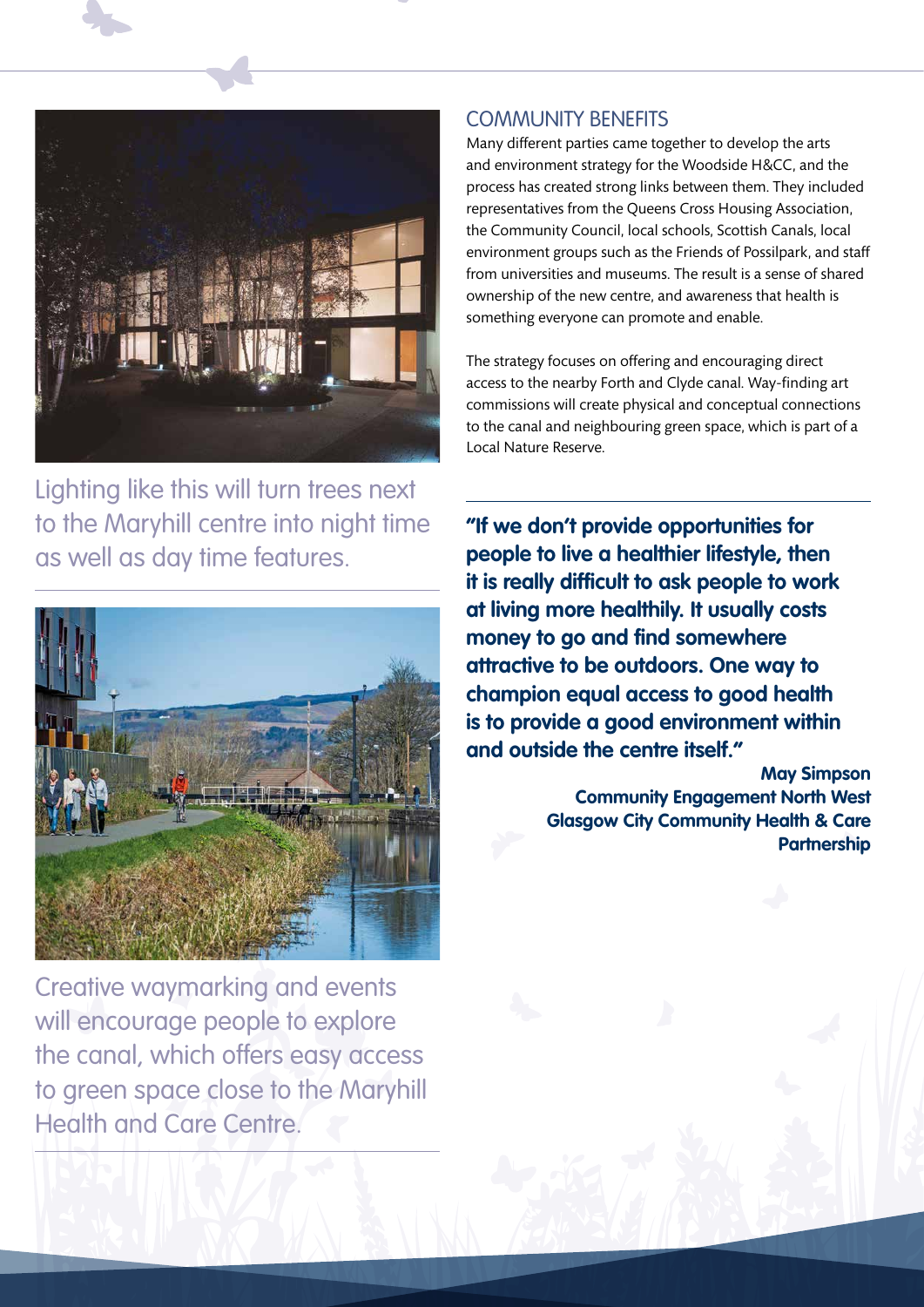## **CHALLENGES**

The major challenges have involved the management processes for large-scale projects like these. Health Board staff know they need to be involved at an early stage if therapeutic design ideas, developed through an arts and environment strategy, are to be properly integrated into the building design and master planning process. But because the arts and environment strategy for each H&CC has to evolve over time, through a separate community consultation exercise, it is often out of step with the Hub building design and decision-making process.

Different approaches might be possible in the future, but at present there is a disjunction between the very rigid contract procedure involved in the design of the building, and the more fluid, organic process of developing a communitybased, site-specific arts and environment strategy. These two very different systems need to embrace each other's way of working, with flexibility to implement enhanced external design opportunities that emerge as the arts and environment strategy develops, without too restrictive contract change cost penalties.

Other projects might offer valuable lessons here: for the new Queen Elizabeth University Hospital in Govan, the design brief asked the lead architect to demonstrate from the outset their capacity and method for integrating an arts strategy into the building design process.

Funding can also be a challenge. Health staff might identify a desired improvement to a project through consultation with service users and the community, but then need to secure funding for the improvements from multiple sources, such as environmental and art sector grants. It can be very difficult to get funding support to enhance the environment within and around an H&CC that fits seamlessly with the Hub process, which is focused on the delivery of known clinical needs, a building and a car park. As a result some enhancements to the environment and buildings can only be implemented as retrofit or post-contract improvements, compromising their quality and their ability to be fully integrated with the centre.



**"Working with building professionals, it can be hard to get them to embrace the importance of the art and environment opportunities, but this aspect of the project is how people, the community and staff mostly appreciate and experience the new centre."**

> **John Thomson Health Improvement North West Glasgow City Community Health & Care Partnership**